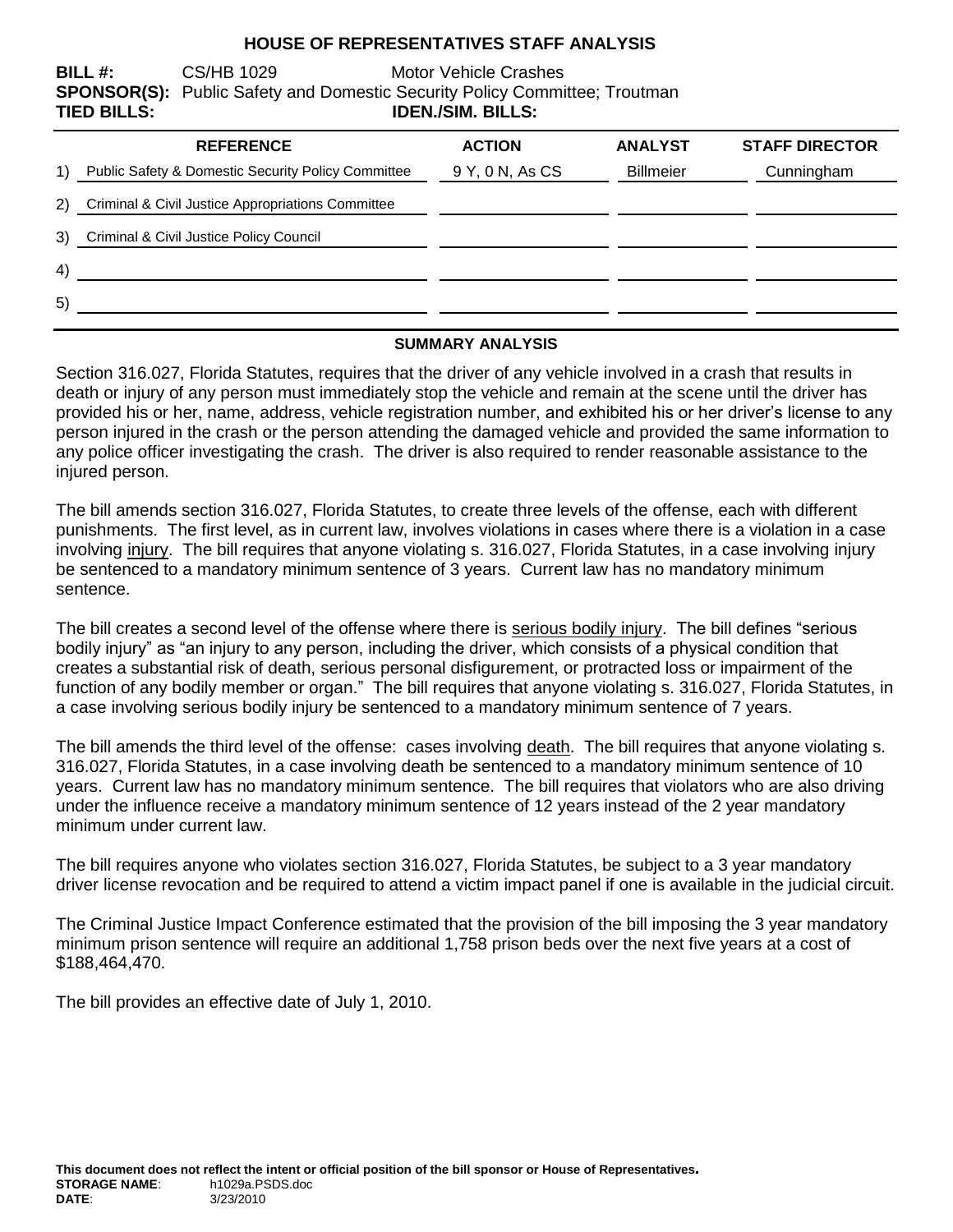### **HOUSE PRINCIPLES**

Members are encouraged to evaluate proposed legislation in light of the following guiding principles of the House of Representatives

- Balance the state budget.
- Create a legal and regulatory environment that fosters economic growth and job creation.
- Lower the tax burden on families and businesses.
- Reverse or restrain the growth of government.
- Promote public safety.
- Promote educational accountability, excellence, and choice.
- Foster respect for the family and for innocent human life.
- Protect Florida's natural beauty.

### **FULL ANALYSIS**

### **I. SUBSTANTIVE ANALYSIS**

### A. EFFECT OF PROPOSED CHANGES:

#### *Current Law*

Section 316.027, Florida Statutes, requires that the driver of any vehicle involved in a crash that results in death or injury of any person must immediately stop the vehicle and remain at the scene until the driver has complied with section 316.062, Florida Statutes. That statute requires the person to provide his or her, name, address, vehicle registration number, and exhibit his or her driver's license to any person injured in the crash or the person attending the damaged vehicle and give the same information to any police officer investigating the crash.<sup>1</sup> The driver is also required to render reasonable assistance to the injured person.<sup>2</sup>

A driver who violates section 316.027, Florida Statutes, in a case involving injury commits a third degree felony.<sup>3</sup> A third degree felony is punishable by up to five years in prison and a fine up to \$5,000.<sup>4</sup> The violation does not include a mandatory minimum prison sentence.

A driver who violates section 316.027, Florida Statutes, in a case involving death commits a first degree felony.<sup>5</sup> A first degree felony is punishable by up to 30 years in prison and a fine up to \$10,000.<sup>6</sup> This violation includes a mandatory minimum prison sentence of 2 years if the person commits the violation while driving under the influence in violation of section 316.193, Florida Statutes.<sup>7</sup>

All violations of section 316.027, Florida Statutes, require that the driver violating the statute make restitution to the victim unless the court finds clear and compelling reasons not to order restitution. Restitution is required to be made a condition of probation.<sup>8</sup>

Current law requires revocation of a driver license if a person violates section 316.027, Florida Statutes.<sup>9</sup>

 $\overline{a}$ 

- 4 See ss. 775.082, 775.083, F.S.
- 5 See s. 316.027(1)(b), F.S.

<sup>1</sup> See s. 316.062, F.S.

<sup>2</sup> See s. 316.062, F.S.

<sup>3</sup> See s. 316.027(1)(a), F.S.

<sup>6</sup> See ss. 775.082, 775.083, F.S.

<sup>7</sup> See s. 316.027(1)(b), F.S.

<sup>8</sup> See s. 316.027(1)(c), F.S.

<sup>9</sup> See s. 316.027(2), F.S.

**STORAGE NAME**:  $\overbrace{3/23/2010}^{n}$  h1029a.PSDS.doc **DATE**: 3/23/2010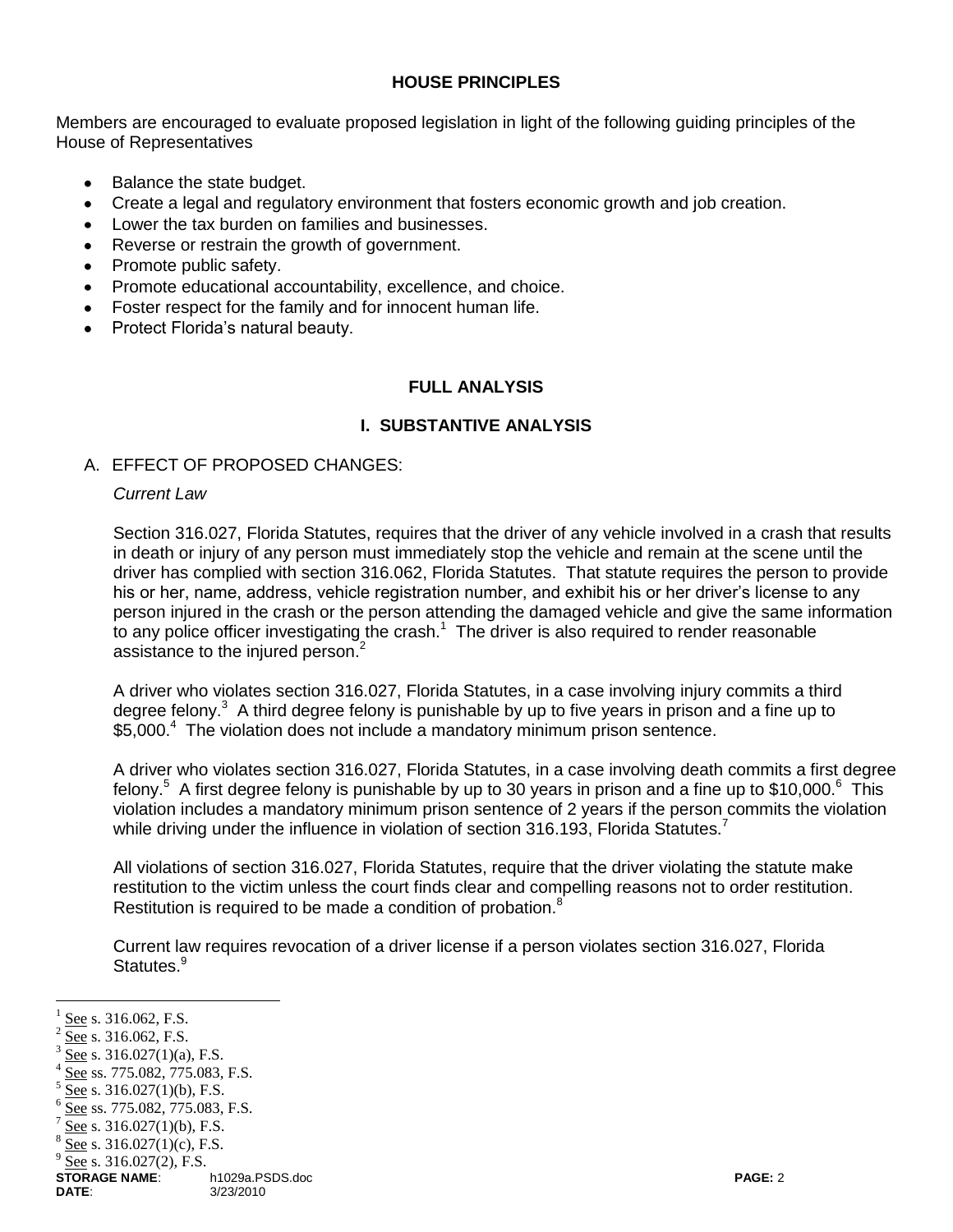# *Proposed Changes*

The bill amends section 316.027, Florida Statutes, to create three levels of the offense, each with different punishments. The first level involves violations in cases where there is a violation in a case involving injury. The bill requires that anyone violating s. 316.027, Florida Statutes, in a case involving injury be sentenced to a mandatory minimum sentence of 3 years. Current law has no mandatory minimum sentence.

The bill creates a second level of the offense where there is serious bodily injury. "Serious bodily injury" is defined as "an injury to any person, including the driver, which consists of a physical condition that creates a substantial risk of death, serious personal disfigurement, or protracted loss or impairment of the function of any bodily member or organ."<sup>10</sup> The bill requires that anyone violating s. 316.027, Florida Statutes, in a case involving serious bodily injury be sentenced to a mandatory minimum sentence of 7 years. The bill provides that a violation of section 316.027, Florida Statutes, in a case involving serious bodily injury is a level 6 offense on the offense severity ranking chart of the Criminal Punishment Code.

The bill amends the third level of the offense: cases involving death. The bill requires that anyone violating s. 316.027, Florida Statutes, in a case involving death be sentenced to a mandatory minimum sentence of 10 years. Current law has no mandatory minimum sentence. The bill requires that violators who are also driving under the influence receive a mandatory minimum sentence of 12 years instead of the 2 year mandatory minimum under current law.

The bill requires anyone who violates section 316.027, Florida Statutes, be subject to a 3 year mandatory driver license revocation and be required to attend a victim impact panel if one is available in the judicial circuit. A victim impact panel is a meeting where offenders meet with victims to learn the impact of the offenses related to driving. There are victim impact panels in at least 33 counties.<sup>11</sup>

The bill provides an effective date of July 1, 2010.

### B. SECTION DIRECTORY:

Section 1. Amends s. 316.027, F.S., relating to crash involving death or personal injuries.

Section 2. Reenacts s. 316.062, F.S., relating to the duty to give information and render aid.

Section 3. Amends s. 322.28, F.S., relating to period of suspension or revocation.

Section 4. Reenacts s. 322.34, F.S., relating to driving while license suspended, revoked, canceled, or disqualified.

Section 5. Amends s. 921.0022, F.S., relating to Criminal Punishment Code; offense severity ranking chart.

Section 6. Provides an effective date of July 1, 2010.

# **II. FISCAL ANALYSIS & ECONOMIC IMPACT STATEMENT**

### A. FISCAL IMPACT ON STATE GOVERNMENT:

1. Revenues:

None.

 $\overline{a}$ 

<sup>&</sup>lt;sup>10</sup> The definition is the same as used in a driving under the influence statute. <u>See</u> s. 316.1933(1)(b), Florida Statutes.<br><sup>11</sup> See http://www.madd.org/chanter/1200, 12281, accessed March 17, 2010. See [http://www.madd.org/chapter/1200\\_12281,](http://www.madd.org/chapter/1200_12281) accessed March 17, 2010.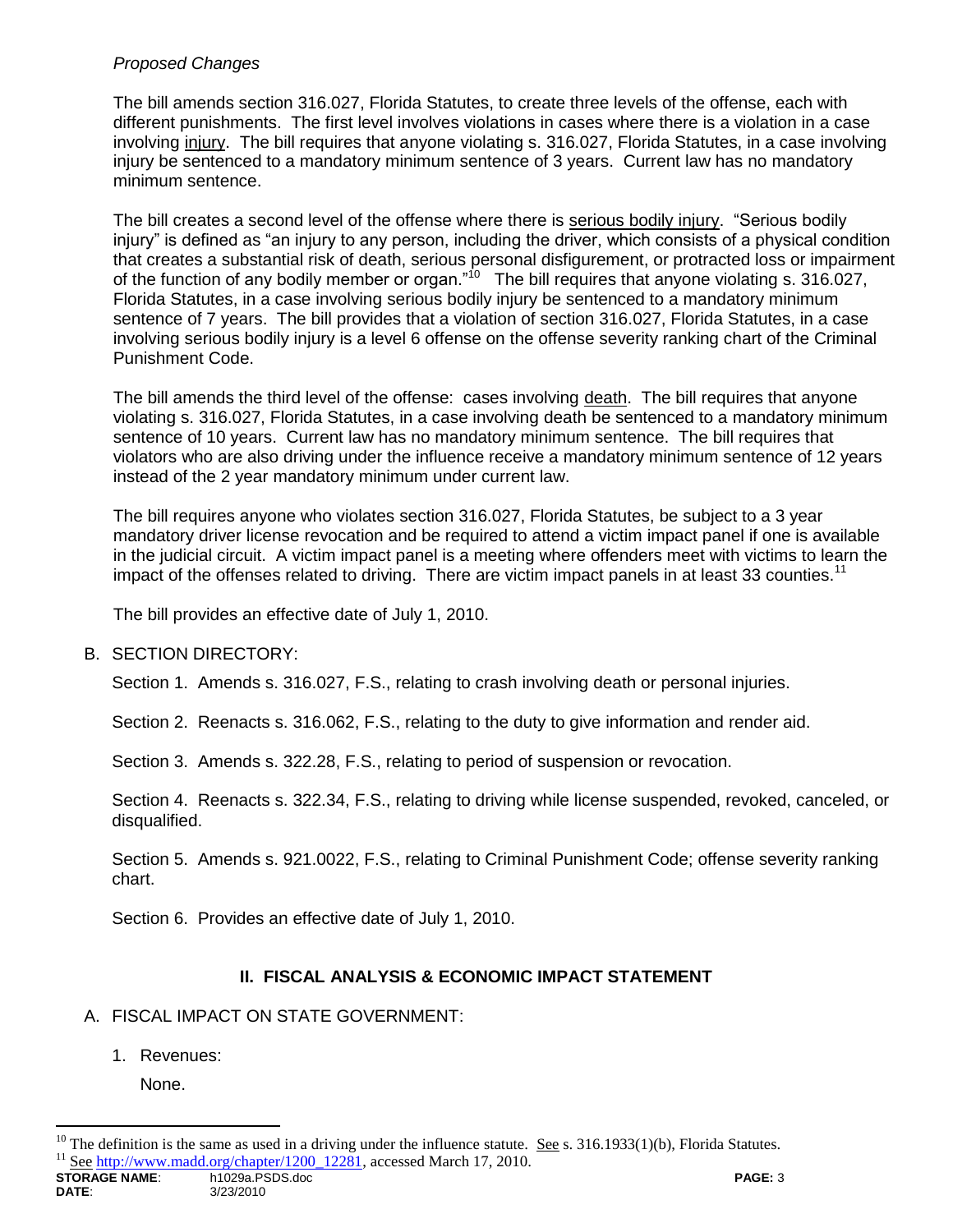2. Expenditures:

See "Fiscal Comments."

# B. FISCAL IMPACT ON LOCAL GOVERNMENTS:

1. Revenues:

None.

2. Expenditures:

None.

C. DIRECT ECONOMIC IMPACT ON PRIVATE SECTOR:

There is no direct economic impact on the private sector.

D. FISCAL COMMENTS:

The Criminal Justice Impact Conference met on February 23, 2010, and estimated the following net impact on the inmate population over the next five years on the provision of the bill that imposes a 3 year mandatory minimum on the current third degree felony:

| <b>Fiscal Year</b> | <b>Add'l Prison Beds</b> | <b>Operating Costs</b> | <b>Fixed Capital Outlay</b> | <b>Total Annual Funds</b> |
|--------------------|--------------------------|------------------------|-----------------------------|---------------------------|
| 2010-11            | 87                       | \$847,250              | \$28,203,713                | \$29,050,963              |
| 2011-12            | 416                      | \$5,866,370            | \$35,761,250                | \$41,627,620              |
| 2012-13            | 625                      | \$16,524,477           | \$28,099,100                | \$44,623,577              |
| 2013-14            | 475                      | \$28,223,520           | \$9,510,490                 | \$37,734,010              |
| 2014-15            | 155                      | \$35,428,301           | \$0                         | \$35,428,301              |
| Total              | 1,758                    | \$86,889,917           | \$101,574,553               | \$188,464,470             |

### **III. COMMENTS**

- A. CONSTITUTIONAL ISSUES:
	- 1. Applicability of Municipality/County Mandates Provision:

Not applicable because this bill does not appear to: require the counties or cities to spend funds or take an action requiring the expenditure of funds; reduce the authority that cities or counties have to raise revenues in the aggregate; or reduce the percentage of a state tax shared with cities or counties

2. Other:

None.

B. RULE-MAKING AUTHORITY:

None.

# C. DRAFTING ISSUES OR OTHER COMMENTS:

None.